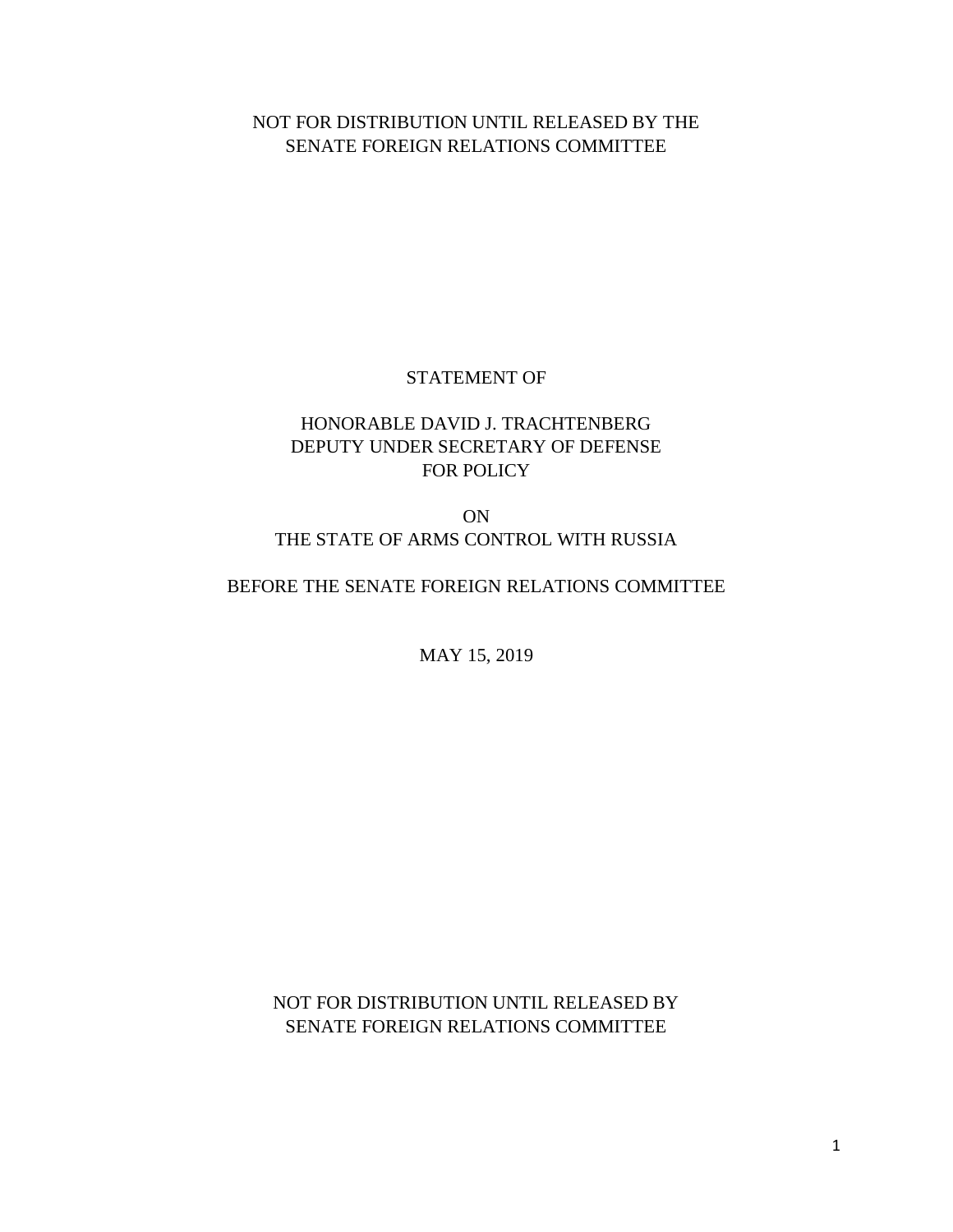Chairman Risch, Ranking Member Menendez, and distinguished Members of the Committee, thank you for the opportunity to testify on the current state of arms control with Russia.

Today, the United States faces an extraordinarily complex and dangerous global security environment, in which the central challenge to our prosperity and security is the reemergence of long-term strategic competition with China and Russia, which seek to overturn the long-standing rules-based international order and change territorial borders.

For decades, the United States led the world in efforts to reduce the role and number of nuclear weapons. Successive treaties enabled reductions in accountable strategic U.S. nuclear warheads, first to 6,000, and ultimately to 1,550. Thousands of short-range nuclear weapons not covered by any treaty were almost entirely eliminated from the U.S. nuclear arsenal. Overall, the U.S. nuclear weapons stockpile has drawn down by more than 85 percent from its Cold War high. The United States is committed to its long-held arms control, non-proliferation, and nuclear security objectives, particularly our commitment to the goals of the Treaty on the Non-Proliferation of Nuclear Weapons (NPT).

Unfortunately, Russia and China have chosen a different path and have increased the role of nuclear weapons in their strategies and actively increased the size and sophistication of their nuclear forces.

For this reason, a robust and modern U.S. nuclear deterrent helps ensure the United States competes from a position of strength and can deter nuclear attack and large-scale conventional warfare between nuclear-armed states.

## **The Nuclear Threat**

The 2018 Nuclear Posture Review (NPR) reflects DoD's strategic priority to maintain a safe, secure, survivable and effective nuclear deterrent. The NPR also declares the United States' commitment to arms control efforts that advance U.S., allied, and partner security; are verifiable and enforceable; and include partners that comply responsibly with their obligations.

The current security environment makes arms control extremely challenging in the near term. Any future arms control arrangement must be pursued in the context of the broader security environment, which has changed significantly in the past decade.

#### **Russia**

For example, over the past decade, Russia has been upgrading the capacity of its nuclear forces.

Russia continues to prioritize high levels of defense spending to upgrade its nuclear forces and pursue advanced weapons specifically designed to counter U.S. military capabilities. Russia's nuclear modernization program covers every leg of its strategic triad and includes advanced modern road-mobile and silo-based intercontinental ballistic missiles (ICBMs), new submarinelaunched ballistic missiles (SLBMs), and long-range strategic bombers. According to Russia's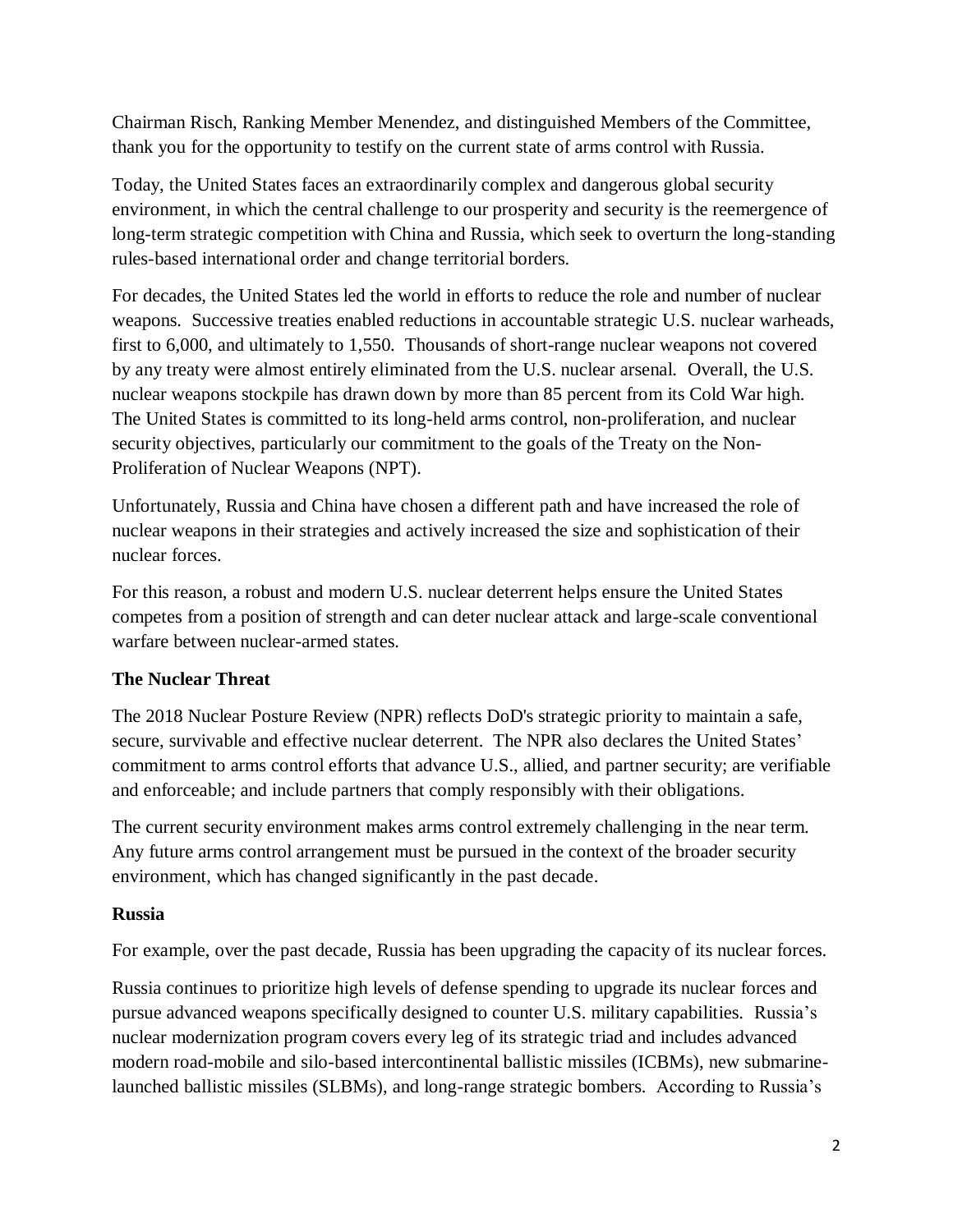TASS News Agency, Russian Minister of Defense Sergei Shoigu announced on February 21, 2017, that 90 percent of the country's strategic nuclear forces will be armed with modern weaponry by 2020.

In March 2018, only a month after the United States and Russia reached the limits on strategic systems established under the New START Treaty, President Vladimir Putin announced – with great fanfare – that Russia is developing even more new nuclear weapons capabilities, which include: 1) an intercontinental-range, nuclear armed hypersonic glide vehicle; 2) a maneuverable, nuclear-armed air-launched ballistic missile; 3) a long-range, nuclear-powered cruise missile; 4) a nuclear-powered, nuclear-armed underwater unmanned vehicle; and 5) a new heavy intercontinental range ballistic missile, called the SARMAT. President Putin, during this same speech, also announced that Russia developed new laser weapons systems "that have been supplied to the troops since last year."

This past February (2019), President Putin declared that Russia had successfully tested nuclearpropulsion engines that would allow the nuclear-tipped cruise missiles and underwater drones to travel for unlimited distances and evade traditional defenses.

On top of all of this, Russia is modernizing and expanding an active stockpile of approximately 2,000 nonstrategic nuclear weapons—often referred to as tactical nuclear weapons—that can be deployed on ships, bombers, tactical aircraft, and with ground forces. None of these are limited by any arms control treaty. In contrast, the United States forward deploys to Europe a small number of just one type of nonstrategic nuclear weapon—the B61 nuclear gravity bomb—which is delivered by dual-capable tactical aircraft. Both the B61 and its delivery aircraft are being modernized, but not increased in number.

Russia's military doctrine emphasizes the coercive nature and military value of nuclear weapons. During its military operation against Crimea, President Putin was getting ready to raise the alert level of Russian nuclear forces, effectively issuing veiled nuclear threats to ensure the West did not intervene. Russia has repeatedly brandished its nuclear sword towards our NATO Allies in recent years. In July 2017, Russian President Putin signed a new naval doctrine that stated, "under conditions of escalation of a military conflict, demonstration of readiness and determination to use force, including the use of nonstrategic nuclear weapons, is an effective deterrent factor." And, more recently, in his annual state-of-the-nation address on February 20, 2019, Putin said that if Washington deployed intermediate-range missiles in Europe, Moscow would target the countries hosting the U.S. weapons.

#### **China**

Russia is not the United States' only strategic competitor pursuing nuclear increases. China continues its expansive military modernization and is focused on establishing regional dominance and expanding its ability to coerce U.S. allies and partners.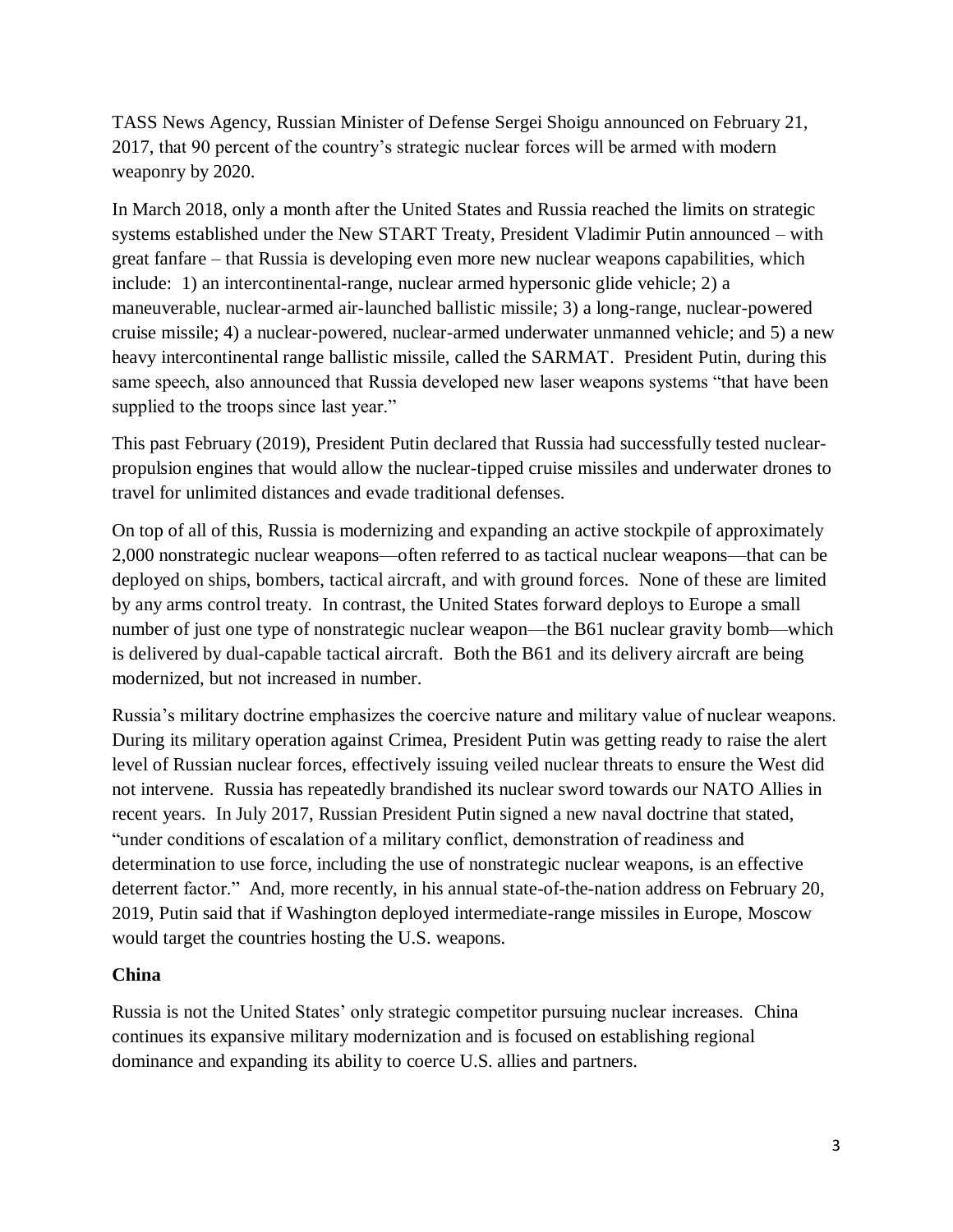China is developing a new generation of mobile missiles, with warheads consisting of multiple independently targetable reentry vehicles (MIRVs) and penetration aids. In particular, China has developed a new road-mobile strategic ICBM and its most advanced ballistic missile submarine armed with new submarine-launched ballistic missiles (SLBM).

China has also announced development of a new nuclear-capable strategic bomber, indicating China's intent to develop a nuclear triad, and has deployed a nuclear-capable precision guided DF-26 intermediate-range ballistic missile capable of attacking land and naval targets. China also tested a hypersonic glide vehicle in 2014.

China's nuclear forces include a mix of strategic-range systems capable of striking the U.S. homeland as well as theater-range forces capable of threatening allies, U.S. bases, and forces in the region. As China's capabilities both diversify and improve, there is risk China may perceive that these weapons provide it with coercive options in a crisis or conflict. China's modernization is troubling, and the lack of transparency combined with growing Chinese assertiveness in the region is one of the most serious risks to regional stability in the Indo-Pacific.

China is modernizing and rapidly expanding its already considerable nuclear forces, with little to no transparency regarding the scope and scale of its nuclear modernization program, and has rebuffed multiple U.S. attempts to engage in a meaningful bilateral dialogue on nuclear posture and risk reduction issues.

#### **Intermediate-Range Nuclear Forces (INF) Treaty Developments**

The Intermediate-Range Nuclear Forces (INF) Treaty was once a cornerstone of security in Europe. By removing an entire class of weapons from the arsenals of the United States and the Soviet Union, and subsequently Russia and other Soviet successor states, Europe and much of the world enjoyed increased security. But the INF Treaty no longer provided that security when Russia intentionally and blatantly produced, flight-tested, and fielded a missile system subject to the Treaty in direct violation of its legal obligation not to do so. When Russia produced the SSC-8 cruise missile and, after getting caught, fielded it and refused to destroy it, Russia removed a pillar of security for the United States and for our allies. At that point, as a practical matter, the INF Treaty bound our hands while Russia decided it could freely develop what the treaty prohibited.

On February 2, 2019, as a consequence of Russia's material breach of the INF Treaty, after exhausting every reasonable diplomatic, economic, and military effort to persuade Russia to comply with its treaty obligations, and consistent with the Sense of Congress expressed in the Fiscal Year 2019 National Defense Authorization Act, the United States suspended its obligations under the Treaty. We also gave notice of our withdrawal from it. As NATO Secretary General Jens Stoltenberg asserted, "Russia is in material breach of the INF Treaty and must use the next six months to return to full and verifiable compliance or bear sole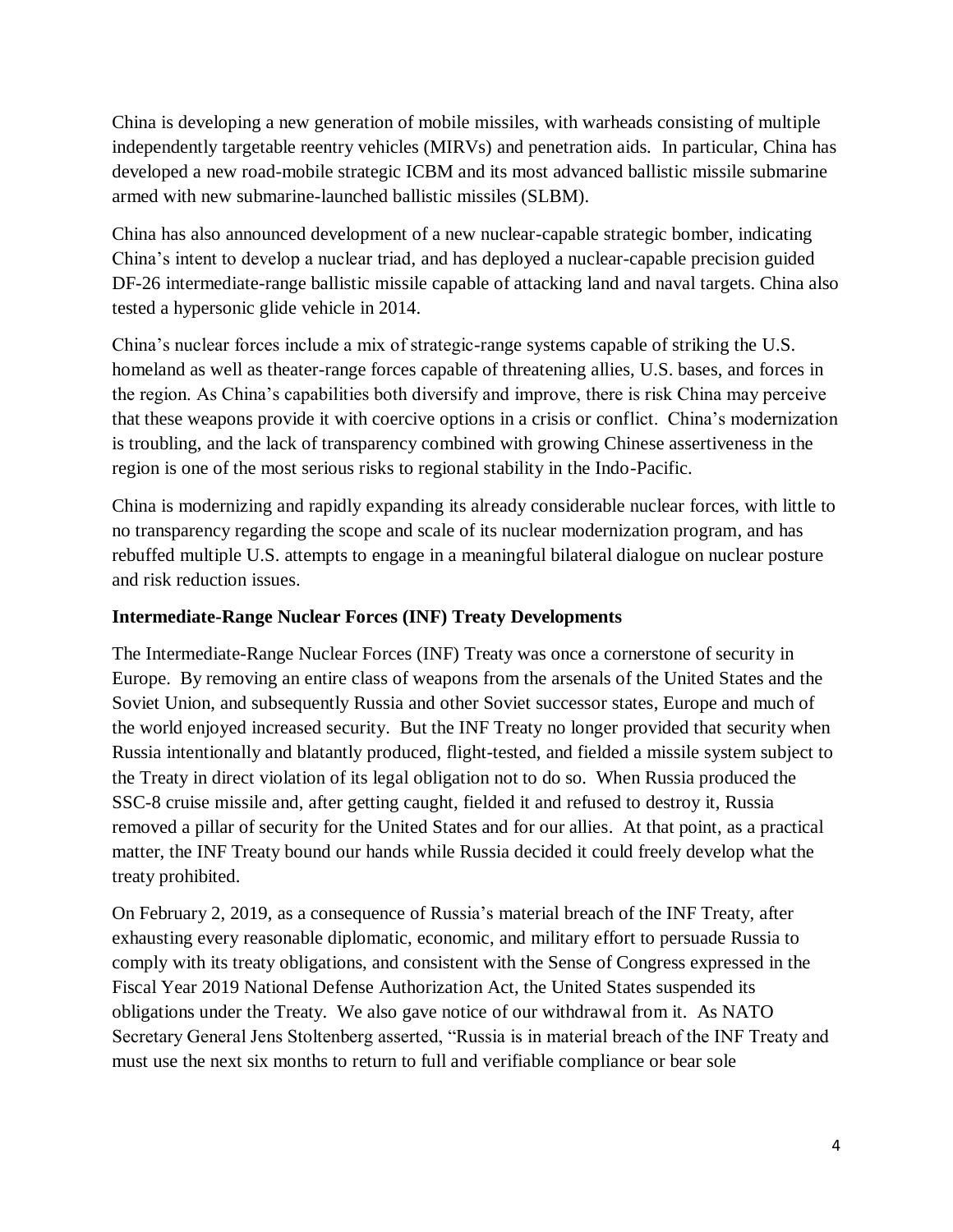responsibility for its demise." Allies fully support the U.S. decision to suspend its obligations under INF and withdraw from the Treaty.

To be clear, what prompted the U.S. suspension was not a minor violation or an interpretive difference, but Russia's production, flight-testing, and fielding of multiple battalions of a ground-launched cruise missile system specifically banned by the INF Treaty. For those concerned that our suspension will cause Russia to develop these systems further, I can only say Russia's legal obligations under the INF Treaty proved no practical barrier to its pursuit and fielding of a banned system in the first place. To assert that Russia is reacting to our suspension is to ignore the reality of Russia's conduct under the INF Treaty.

As the President stated in February 2019, the United States is moving forward with developing ground-launched, INF-range missile capabilities. This is a direct consequence of Russia's violation of the INF Treaty. Now that our Treaty obligations are suspended, the United States is developing systems that are conventional in nature, and this work is designed to be reversible should Russia return to compliance by verifiably destroying its INF Treaty-violating missiles, launchers, and associated support equipment. What sort of system we ultimately develop will be driven by our assessment of military requirements and in consultation with Congress and with our allies and partners.

# **The New START Treaty**

As stated in the 2018 Nuclear Posture Review, the United States is committed to arms control efforts that advance U.S., allied, and partner security; are verifiable and enforceable; and include partners that comply responsibly with their obligations. As both the 2018 NPR and the 2018 NATO Brussels Summit Communique noted, we must take account of the prevailing international security environment. In the arms control context, this means Russia and, increasingly, China.

While we assess Russia to be in compliance with the central limits of New START, the history of Russia's arms control behavior is sobering. In addition to its violation of the INF Treaty, Russia has violated the Conventional Armed Forces in Europe Treaty, the Chemical Weapons Convention, and the Open Skies Treaty, the Budapest Memorandum, and the Helsinki Accords. In addition, Russia is selectively implementing the Vienna Document and acted inconsistently with the Presidential Nuclear Initiatives.

Moreover, Russia is modernizing its growing and increasingly capable arsenal of shorter-range, nonstrategic nuclear weapons, which are also not covered by New START. Members of this Committee will remember that Russia's nonstrategic arsenal was of great concern when the New START Treaty was ratified, and it remains a concern today.

That said, the Department supports pursuing a prudent arms control agenda, which could include extending the New START Treaty, provided the outcomes improve the security of the United